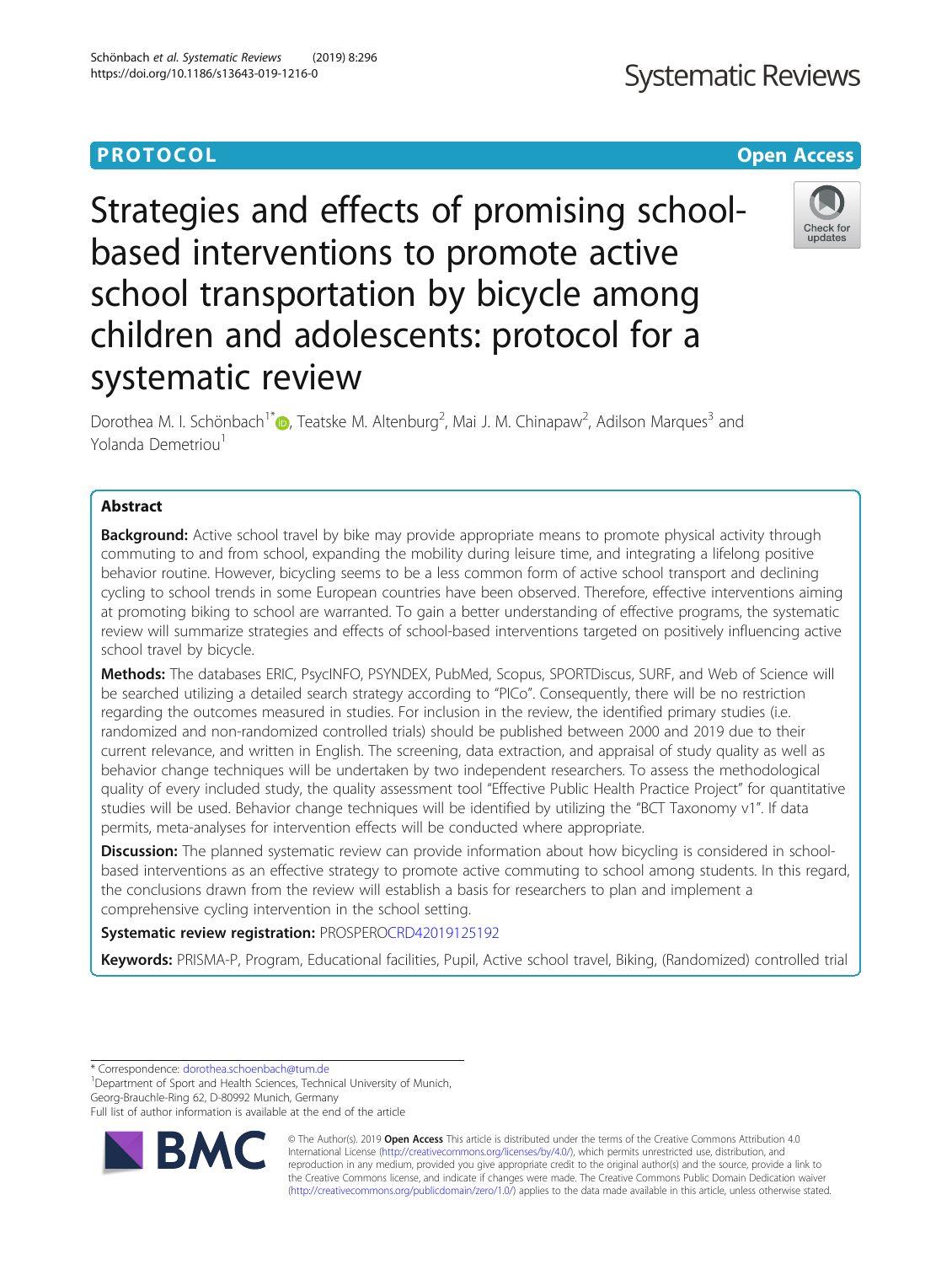# Background

Despite the well-proven health benefits of physical activity (PA) in childhood and adolescence  $[1]$  $[1]$ , most young people in Europe still do not meet the PA recommendation of the World Health Organization [\[2](#page-4-0)], which includes 60 min of moderate-to-vigorous intensity PA accumulated every day [\[3](#page-4-0)]. The low compliance with the PA recommendation is alarming as all health benefits of PA appear to have their origin in early life [\[4](#page-4-0)] just as various health problems in adulthood, like overweight or obesity [\[5](#page-4-0)]. Given that the development of active habits in this period of life is expected to remain stable  $[6-10]$  $[6-10]$  $[6-10]$  $[6-10]$  $[6-10]$ , the effort of PA promotion has to occur as early and continuously as possible.

Schools are an ideal setting for promoting PA  $[11-14]$  $[11-14]$  $[11-14]$  $[11-14]$  $[11-14]$ : Firstly, school attendance is compulsory in many countries [[15\]](#page-4-0). As a result, all children and adolescents can be reached regardless of their social background and they have to commute to and from school each day [\[16](#page-4-0)]. Secondly, students spend about half of their day at school since the implementation of full-time schools in most countries [[12\]](#page-4-0) and therewith, they may have less time to engage in leisure time PA according to the displacement hypothesis [\[17\]](#page-4-0). Due to the educational mandate at schools, the Institute of Medicine published an international PA recommendation for schools according to which traveling to and from school is highly recommended for pupils as an additional opportunity for being physically active [[18\]](#page-4-0).

Active school travel (AST) could be a meaningful longterm possibility to promote PA [[18\]](#page-4-0). Current research has indicated that AST is positively associated with PA levels per day [[19](#page-4-0)–[22\]](#page-4-0), per school day [\[20](#page-4-0), [23](#page-4-0)], and immediately before and after school [\[20](#page-4-0), [21](#page-4-0), [23\]](#page-4-0). Especially female adolescents seem to benefit from engaging in AST [\[20\]](#page-4-0). Additionally, a potentially lifelong habit of active transport in general may be established as a result of a daily AST routine in early years [[16\]](#page-4-0). Furthermore, AST provides favorable health benefits, such as a positive effect on body composition [[21,](#page-4-0) [24\]](#page-4-0). Simultaneously, AST may also have a positive impact on reducing traffic [\[25](#page-4-0), [26](#page-4-0)], which consequently protects the environment concerning air pollution [\[16](#page-4-0), [26\]](#page-4-0) and increases road safety [[25\]](#page-4-0). But since the development of intervention studies in this area of research is still in an early stage [\[27\]](#page-4-0), the promotion of AST has been described as the least implemented measure up to now, especially in secondary schools [\[28\]](#page-4-0). This circumstance may explain the current lack of knowledge about the effectiveness of intervention studies in the long term [\[27\]](#page-4-0) despite cross-sectional findings of increased AST rates when schools supported AST behavior [\[29\]](#page-4-0).

One option of AST besides walking is cycling. Lately, it was reported that bicycling makes a positive contribution to improving cardiovascular fitness in children and adolescents aged 5 to 17.9 years due to its higher intensity compared with walking [\[16](#page-4-0)] as well as to meeting the international PA recommendation [[22\]](#page-4-0). Thirtysix percent of AST cyclists aged 5 to 15 years achieved the guideline per week with a mean weekly cyclingrelated AST time of 1.4 h, which contributes 20% to the recommended weekly minutes [[22\]](#page-4-0). Thus, cyclingrelated AST may be promising for decreasing future risk of cardiovascular diseases. Regarding bicycle ownership in this context, between 57 and 98% of children and adolescents aged 0 to 17 years already own a bicycle in Germany for instance [\[30\]](#page-5-0). Accordingly, bicycling seems to be a cost-effective form for students to get to and from school  $[16]$  $[16]$ . By contrast, the percentage of German students who actually use their bikes to cycle to school varies from 8 [[31\]](#page-5-0) to 22.2% [[32\]](#page-5-0) depending on the region with observed gender differences of 23.8% in boys versus 20.6% in girls [[32\]](#page-5-0). Compared with cycling to school trends between 2006, 2010, and 2014 among Czech schoolboys (5.7%, 3.2%, 2.2%) and schoolgirls (2.3%, 0.5%, 2%) aged 11 to 15 years  $[33]$  $[33]$ , biking tradition seems to vary enormously between individual European countries. In accordance with the current state of research, the need for action with respect to cycling as a less common form of AST is warranted [[33](#page-5-0)] and the negative development has also to be reversed.

Against this background, evidence-based interventions aiming at promoting biking to school are needed. To the authors' knowledge, none of the previously published systematic reviews dealt exclusively with cycling as a mode of AST, whereas there is already one that focused on walking in particular [\[25](#page-4-0)]. Hence, this review will summarize strategies and effects of school-based interventions to promote AST by bicycle among children and adolescents, which follow a pretest-posttest comparison group design.

# Methods

This systematic review protocol has been registered in the international prospective register of systematic reviews called PROSPERO (registration number: CRD42019125192). For the preparation of the protocol, the checklist "Preferred Reporting Items for Systematic review and Meta-Analysis for Protocols" [[34\]](#page-5-0) was utilized (PRISMA-P: see Additional file [1](#page-3-0)). Any discrepancies in the announced procedure of this protocol will be documented and published within the final review and PROSPERO.

# Search strategy

The search strategy will be designed in collaboration with two specialists employed at the information services in the University Library (Technical University of Munich) and will be based on "PICo" [\[35\]](#page-5-0). According to the three factors of "PICo", three groups of search terms will be defined that have to be integrated in title or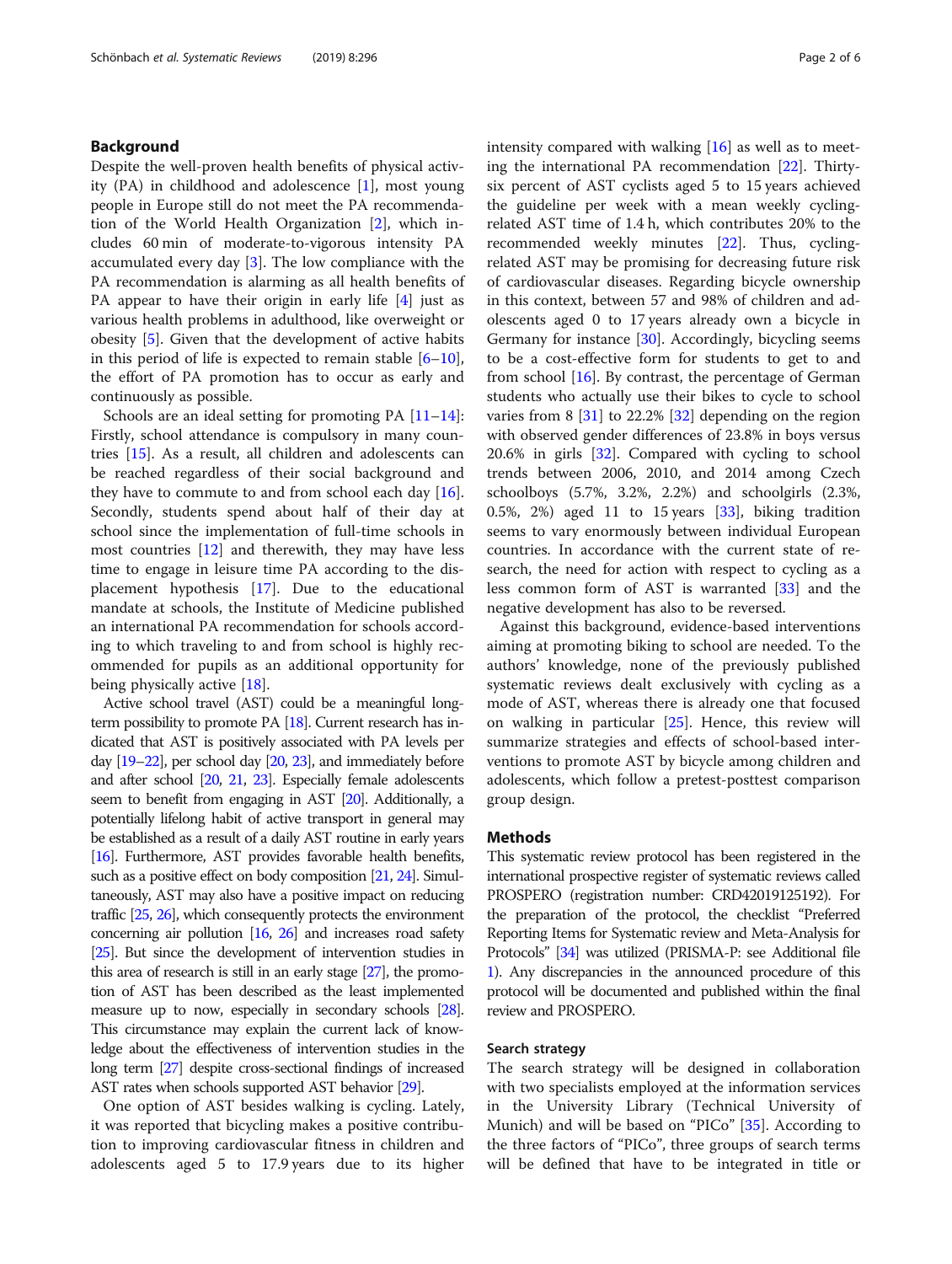abstract. The combinations of keywords related to population, interest, and context are illustrated in Additional file [2.](#page-3-0) To identify potentially relevant primary studies, the systematic literature search will be conducted in the following eight electronic databases: ERIC, PsycINFO, PSYNDEX, PubMed, Scopus, SPORTDiscus, SURF, and Web of Science. All search results given by the utilized electronic information sources will be restricted to English language and will be limited to studies published between 2000 and 2019 due to their current relevance.

## Eligibility criteria

Only studies will be included whose school-based intervention components pursue the goal to increase the use of bicycles during the school travel as appropriate means of promoting AST, such as an adult-guided cycling route to and from school. In this context, the term "schoolbased" is defined as everything that happens in or on the way to and from school but school staff (e.g. teachers) do not necessarily have to be involved. Intervention outcomes can be quantified by any type of common measures (e.g. questionnaires, accelerometers, interviews, tests, cycle computer) and will not be restricted to a predefined issue. In addition, only samples targeted on primary and/or secondary schools will be taken into consideration. Moreover, randomized controlled trials (RCTs), in terms of parallel-group or clusterrandomized, and controlled trials (CTs) that represent children and adolescents without specific health issues will be included in the systematic review. The comparators should be either an active control group, for example receiving an intervention to promote young people's creativity or cognitive performance without components promoting AST, PA or reducing sedentary behavior, or a control group with no intervention. Finally, all of the included studies must have provided intervention effects analysis by comparing pretest and posttest values between intervention and control group.

# Study selection

All identified records will be imported into EndNote, and duplicates will be removed. Then, the identified references will be screened by two independent reviewers (DS and TA) in consideration of the described eligibility criteria for inclusion following three steps based on title, abstract, and full text. If necessary, any potential discrepancies during these three steps of the selection process will be resolved by discussions between DS and TA after re-examination of studies, or in case of continued disagreement by a third independent reviewer (YD). Authors will be contacted a maximum (max.) of two times via e-mail when articles are not available, or relevant details are missing in the article.

### Data extraction

Specific study details for each included full text pertaining the two research questions will be listed in a spreadsheet (excel) by DS and TA/AM. Prior to this, the spreadsheet will be piloted on the basis of three randomly selected full texts to ensure consistency among the two independent data extractors as well as to ensure a systematic process during data extraction. Information will be entered into the table, such as general study details (i.e. author, country, year, design, study aim), theoretical background, characteristics of participants (i.e. total/subgroup sample size/s, sample size determination, class level/age, stage of life, participants' recruitment/retention rate), intervention description (i.e. name, components, approach, behavior change technique (BCT), tasks of control group, duration, frequency, points of data collection), statistical analysis (incl. confounder), and measuring instruments as well as effects of individual intervention outcomes. With reference to BCT, two independent evaluators (DS and TA) will code intervention strategies applied in all included studies utilizing the "BCT Taxonomy v1" [\[36](#page-5-0)], which consists of 93 hierarchically clustered techniques. Any discrepancies between both evaluators will be resolved by discussions, or if needed, by consulting a third independent evaluator (YD). While extracting the data, the data extractors will not be blinded to authors and journals.

# Quality assessment

The component-based quality assessment tool "Effective Public Health Practice Project" [\[37](#page-5-0)] for quantitative studies will be used for assessing methodological quality of all included primary studies.

Critical judgements will be made separately for all items within the eight sections/components shown in Additional file [3](#page-3-0). DS and TA/AM will rate the methodological quality for each item as strong, moderate or weak according to standardized instructions published in the associated tool dictionary. Any discrepancies between the evaluators (DS and TA/AM) regarding the individual rating of items will be resolved through discussion. As the final review will only include RCTs or CTs, the item "study design" will be rated as strong for all included studies and will only be used to separate RCTs from CTs. With reference to the eight selected confounders based on the "Model of Children's Active Travel" [[38](#page-5-0)] mentioned in Additional file [3,](#page-3-0) this item will be assessed as strong when at least five relevant confounders are considered in the study, moderate when between three and four relevant confounders are taken into account, and weak when less than two relevant confounders are reported. Based on the current evidence of controlled confounders, the quality of this item will be rated as strong for gender [\[33](#page-5-0)] and migration background [[32](#page-5-0)]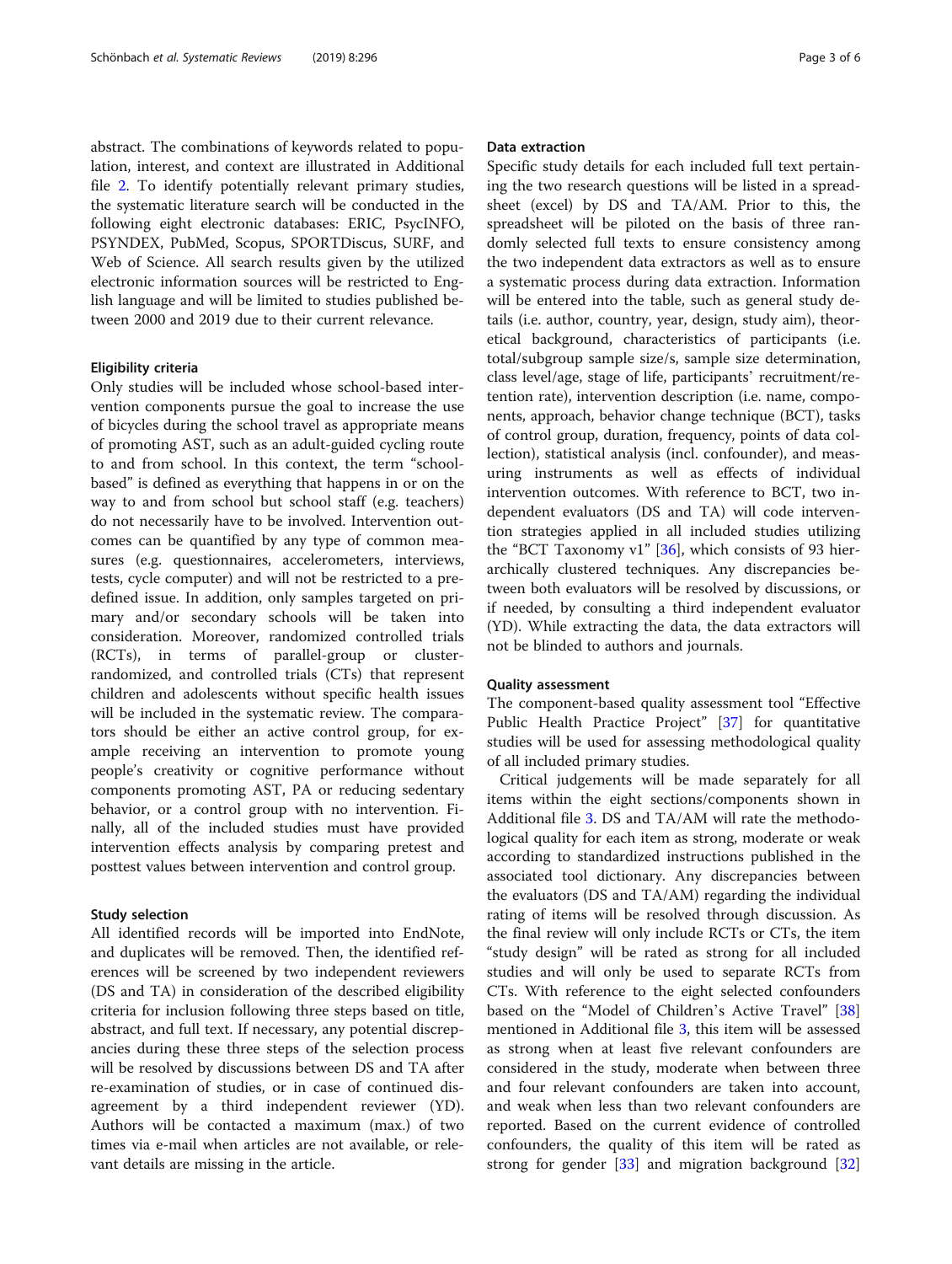<span id="page-3-0"></span>whereas age [\[33](#page-5-0), [39\]](#page-5-0) and previous AST experiences at baseline level [\[40](#page-5-0), [41\]](#page-5-0) will be rated as moderate, and all other variations will be rated as weak.

After rating all individual items, each of the eight quality components will be assessed as strong (more strong than moderate ratings and no weak ratings), moderate (not more than one weak rating), or weak (two weak ratings or more). The global quality of a study will be rated as strong when at least five components are assessed as strong and no components are assessed as weak [\[42](#page-5-0)]. When less than five components are assessed as strong and one component is assessed as weak, the global quality of a study will be rated as moderate [[42\]](#page-5-0). The methodological quality of a study will be rated as weak when two or more components are assessed as weak [\[42](#page-5-0)]. Even though the studies will be assessed according to their quality, they will not be weighted [[43\]](#page-5-0). As a result, findings from studies with weak quality will not be given less importance than findings from studies with strong quality  $[43]$  $[43]$ .

# Data synthesis

The included articles in the systematic review will focus on various intervention characteristics and outcome variables collected by utilizing diverse measuring instruments. This is why conducting a narrative synthesis to describe and summarize the findings of these studies is expected to be the most appropriate method. The following two criteria will be used to decide whether or not a meta-analysis will be integrated: (a) Sufficient content-related homogeneity regarding similar research questions is necessary among studies. (b) To reach a good approximation in terms of statistical distributions, the minimum (min.) number of studies is set at five. In case of performing a meta-analysis, the software "R" with its packages "meta(for)" will be used. Study details, methodological quality assessments (separated into sectional and global rating), and intervention approaches (behavior change strategies) of the relevant studies will be illustrated in tables. Furthermore, it is planned to group the various outcome variables (e.g. AST behavior, overall PA levels, physical fitness, accident rates, knowledge about bikespecific traffic rules, bike-specific motor skills). A separate analysis for children and adolescents will also be performed. According to the study by Van Hecke et al. (2016), children will be defined up to 12 years of age and adolescents from 13 years of age [\[2](#page-4-0)]. Due to different school ages in different countries, we will not restrict the age group to a range with a min. or max. value. If reported in studies, we will consider gender and regional differences as well. This procedure is aimed at gaining insights into potential age, gender, or cultural dynamics in intervention strategies that have already been implemented and were successful in increasing AST.

# **Discussion**

The planned systematic review will critically evaluate the literature on school-based bicycle intervention strategies and their effects on a variety of outcomes, such as AST behavior, overall PA levels, physical fitness, accident rates, knowledge about bike-specific traffic rules, or bike-specific motor skills. An extensive overview of existing studies on promising school-based bicycle intervention strategies and their effects is required for increasing the prevalence of bicycling as an important form of AST among children and adolescents.

We anticipate that the planned systematic review will have some limitations at study as well as review level. At study level, potential limitations could include intervention strategies that are not based on a theoretical framework or described in detail, heterogeneity in applied strategies or outcomes, small number of long-term studies, small sample sizes that limit representativeness, and low study quality. We further expect potential limitations at review level, like small total number of studies, inappropriateness of meta-analyses due to a variety of statistical units and analyses, or weak evidence for effectiveness. Nevertheless, the systematic review can make a contribution to closing an existing research gap.

The findings of the review will be disseminated through the publication in an international peerreviewed journal, formal presentations at conferences, and informal meetings. In addition, the findings of the review will be used to make recommendations that will immediately be transferred into an evidence-based best practice example of a school-related AST intervention in our European project.

# Supplementary information

Supplementary information accompanies this paper at [https://doi.org/10.](https://doi.org/10.1186/s13643-019-1216-0) [1186/s13643-019-1216-0.](https://doi.org/10.1186/s13643-019-1216-0)

Additional file 1. Preferred Reporting Items for Systematic review and Meta-Analysis for Protocols (PRISMA-P) 2015 checklist: recommended items to address in a systematic review protocol.

Additional file 2. Draft of the search strategy utilized in each selected database.

Additional file 3. Sections, components and items of the quality assessment tool.

#### Abbreviations

AST: Active school travel; BCT: Behavior change technique; CTs: Controlled trials; e.g.: Exempli gratia (for example); i.e.: Id est (that is); incl.: Inclusive; max.: Maximum; min.: Minimum; min: minutes; PA: Physical activity; PICo: Population, interest, context; PRISMA-P: Preferred Reporting Items for Systematic review and Meta-Analysis for Protocols; RCTs: Randomized controlled trials

#### Acknowledgements

We thank Hedwig Bäcker and Christian Pauls, University Library – Technical University of Munich, who helped to finalize the search strategy for the systematic review. The authors are thankful for the support of the ACTS-Consortium, too.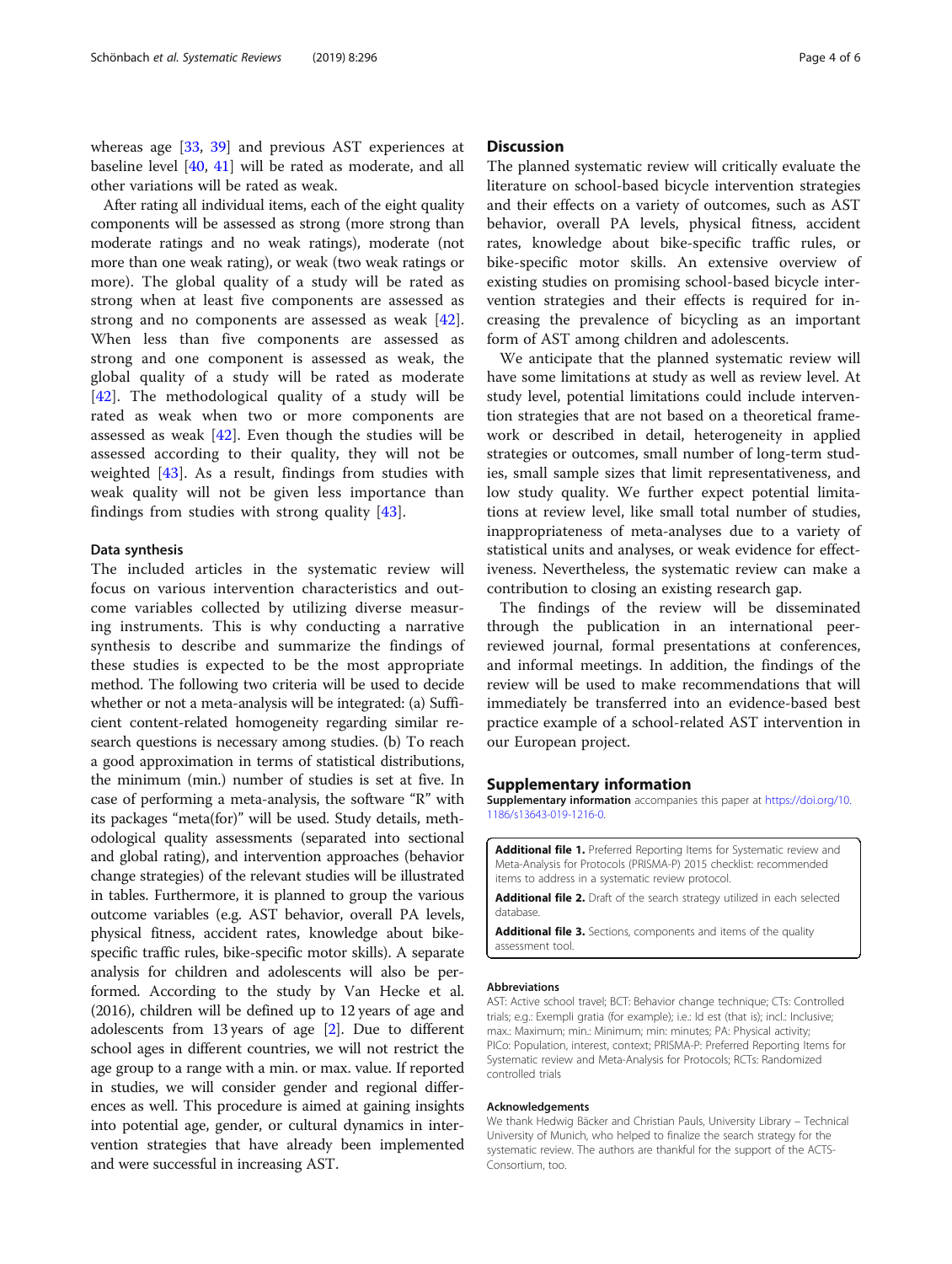# <span id="page-4-0"></span>Authors' contributions

DS pretested and conducted the search strategy, was the first reviewer, and drafted the manuscript. YD and DS contributed equally to developing the search strategy of the systematic review and the concept of the review protocol. In addition, both worked on designing the inclusion checklist. Moreover, YD was the third reviewer. YD, TA, MCAP, and AM provided comments as well as edits to the manuscript. Furthermore, TA was the second reviewer. The final manuscript was approved by all authors.

#### Funding

The systematic review is part of the project "ACTS" (active commuting to school) which is aimed at planning, implementing, and evaluating a schoolbased bicycle intervention program to promote AST among children and adolescents aged 11 to 15 years in five different European areas. ACTS is funded by the Education, Audiovisual and Culture Executive Agency (EACEA) ERASMUS+ Sport Program (Project number: 603249-EPP-1-2018-1-DE-SPO-SCP - Promoting active travel to school in Europe; Agreement number: 2018- 3291/001-001). All involved researchers operate independently of the funders concerning protocol development, review conduct, data analysis or interpretation, and submission of the final report.

This work was supported by the German Research Foundation (DFG) and the Technical University of Munich within the funding program Open Access Publishing.

# Availability of data and materials

Not applicable

Ethics approval and consent to participate

Not applicable

# Consent for publication

Not applicable

#### Competing interests

The authors declare that they have no competing interests.

#### Author details

<sup>1</sup>Department of Sport and Health Sciences, Technical University of Munich, Georg-Brauchle-Ring 62, D-80992 Munich, Germany. <sup>2</sup>Amsterdam UMC, Vrije Universiteit Amsterdam, Department of Public and Occupational Health, Amsterdam Public Health research institute, Amsterdam, The Netherlands. <sup>3</sup>Interdisciplinary Centre for the Study of Human Performance, Faculty of Human Kinetics, University of Lisbon, Lisbon, Portugal.

# Received: 1 August 2019 Accepted: 29 October 2019 Published online: 29 November 2019

#### References

- 1. Poitras VJ, Gray CE, Borghese MM, Carson V, Chaput J-P, Janssen I, et al. Systematic review of the relationships between objectively measured physical activity and health indicators in school-aged children and youth. Appl Physiol Nutr Metab. 2016. <https://doi.org/10.1139/apnm-2015-0663>.
- 2. Van Hecke L, Loyen A, Verloigne M, van der Ploeg HP, Lakerveld J, Brug J, et al. Variation in population levels of physical activity in European children and adolescents according to cross-European studies: a systematic literature review within DEDIPAC. Int J Behav Nutr Phys Act. 2016. [https://doi.org/10.](https://doi.org/10.1186/s12966-016-0396-4) [1186/s12966-016-0396-4.](https://doi.org/10.1186/s12966-016-0396-4)
- 3. World Health Organization (WHO). Global recommendations on physical activity for health. Geneva: WHO Press; 2010.
- 4. Beneke R, Leithäuser RM. Körperliche Aktivität im Kindesalter Messverfahren. Dtsch Z Sportmed (German Journal of Sports Medicine). 2008;59(10):215-22.
- 5. Cavill N. Children and young people the importance of physical activity. A paper published in the context of the European Heart Health Initiative. European Hearth Network: Brussels; 2001.
- 6. Telama R, Leskinen E, Yang X. Stability of habitual physical activity and sport participation: a longitudinal tracking study. Scand J Med Sci Sports. 1996. <https://doi.org/10.1111/j.1600-0838.1996.tb00109.x>.
- 7. Telama R, Yang X, Viikari J, Välimäki I, Wanne O, Raitakari O. Physical activity from childhood to adulthood: a 21-year tracking study. Am J Prev Med. 2005. [https://doi.org/10.1016/j.amepre.2004.12.003.](https://doi.org/10.1016/j.amepre.2004.12.003)
- 8. Telama R. Tracking of physical activity from childhood to adulthood: a review. Obes Facts. 2009. <https://doi.org/10.1159/000222244>.
- 9. Telama R, Yang X, Leskinen E, Kankaanpää A, Hirvensalo M, Tammelin T, et al. Tracking of physical activity from early childhood through youth into adulthood. Med Sci Sports Exerc. 2014. [https://doi.org/10.1249/mss.](https://doi.org/10.1249/mss.0000000000000181) [0000000000000181](https://doi.org/10.1249/mss.0000000000000181).
- 10. Trudeau F, Laurencelle L, Shephard RJ. Tracking of physical activity from childhood to adulthood. Med Sci Sports Exerc. 2004. [https://doi.org/10.](https://doi.org/10.1249/01.mss.0000145525.29140.3B) [1249/01.mss.0000145525.29140.3B.](https://doi.org/10.1249/01.mss.0000145525.29140.3B)
- 11. Heath GW, Parra DC, Sarmiento OL, Andersen LB, Owen N, Goenka S, et al. Evidence-based intervention in physical activity: lessons from around the world. Lancet. 2012. [https://doi.org/10.1016/s0140-6736\(12\)60816-2.](https://doi.org/10.1016/s0140-6736(12)60816-2)
- 12. Morton KL, Atkin AJ, Corder K, Suhrcke M, van Sluijs EMF. The school environment and adolescent physical activity and sedentary behaviour: a mixed-studies systematic review. Obes Rev. 2016. [https://doi.org/10.1111/](https://doi.org/10.1111/obr.12352) [obr.12352.](https://doi.org/10.1111/obr.12352)
- 13. Wartha O, Lämmle C, Kobel S, Wirt T, Steinacker JM. Aufbau des Bewegungsmoduls des schulbasierten Gesundheitsförderprogramms "Komm mit in das gesunde Boot". Dtsch Z Sportmed (German Journal of Sports Medicine). 2017. <https://doi.org/10.5960/dzsm.2016.265>.
- 14. Watson A, Timperio A, Brown H, Best K, Hesketh KD. Effect of classroombased physical activity interventions on academic and physical activity outcomes: a systematic review and meta-analysis. Int J Behav Nutr Phys Act. 2017. <https://doi.org/10.1186/s12966-017-0569-9>.
- 15. Hatfield DP, Chomitz VR. Increasing children's physical activity during the school day. Curr Obes Rep. 2015. <https://doi.org/10.1007/s13679-015-0159-6>.
- 16. Larouche R, Saunders TJ, Faulkner GEJ, Colley R, Tremblay M. Associations between active school transport and physical activity, body composition, and cardiovascular fitness: a systematic review of 68 studies. J Phys Act Health. 2014. [https://doi.org/10.1123/jpah.2011-0345.](https://doi.org/10.1123/jpah.2011-0345)
- 17. Pearson N, Braithwaite RE, Biddle SJH, van Sluijs EMF, Atkin AJ. Associations between sedentary behaviour and physical activity in children and adolescents: a meta-analysis. Obes Rev. 2014. <https://doi.org/10.1111/obr.12188>.
- 18. Institute of Medicine (IOM). Educating the student body: taking physical activity and physical education to school. Washington, DC: The National Academies Press; 2013.
- 19. Faulkner GEJ, Buliung RN, Flora PK, Fusco C. Active school transport, physical activity levels and body weight of children and youth: a systematic review. Prev Med. 2009. <https://doi.org/10.1016/j.ypmed.2008.10.017>.
- 20. Kek CC, García Bengoechea E, Spence JC, Mandic S. The relationship between transport-to-school habits and physical activity in a sample of New Zealand adolescents. J Sport Health Sci. 2019. [https://doi.org/10.1016/j.jshs.](https://doi.org/10.1016/j.jshs.2019.02.006) [2019.02.006.](https://doi.org/10.1016/j.jshs.2019.02.006)
- 21. Mendoza JA, Watson K, Nguyen N, Cerin E, Baranowski T, Nicklas TA. Active commuting to school and association with physical activity and adiposity among US youth. J Phys Act Health. 2011;8(4):488-95.
- 22. Roth MA, Millett CJ, Mindell JS. The contribution of active travel (walking and cycling) in children to overall physical activity levels: a national cross sectional study. Prev Med. 2012. <https://doi.org/10.1016/j.ypmed.2011.12.004>.
- 23. Sirard JR, Riner WF, McIver KL, Pate RR. Physical activity and active commuting to elementary school. Med Sci Sports Exerc. 2005. [https://doi.](https://doi.org/10.1249/01.mss.0000179102.17183.6b) [org/10.1249/01.mss.0000179102.17183.6b.](https://doi.org/10.1249/01.mss.0000179102.17183.6b)
- 24. Lubans DR, Boreham CA, Kelly P, Foster CE. The relationship between active travel to school and health-related fitness in children and adolescents: a systematic review. Int J Behav Nutr Phys Act. 2011. [https://doi.org/10.1186/](https://doi.org/10.1186/1479-5868-8-5) [1479-5868-8-5](https://doi.org/10.1186/1479-5868-8-5).
- 25. Smith L, Norgate SH, Cherrett T, Davies N, Winstanley C, Harding M. Walking school buses as a form of active transportation for children – a review of the evidence. J Sch Health. 2015. [https://doi.org/10.1111/josh.12239.](https://doi.org/10.1111/josh.12239)
- 26. Thaller M, Schnabel F, Gollner E. Schoolwalker eine Initiative zur gesundheits- und umweltbewussten Mobilität bei Kindern. Präv Gesundheitsf. 2014. <https://doi.org/10.1007/s11553-013-0425-y>.
- 27. Yang Y, Diez-Roux AV. Using an agent-based model to simulate children's active travel to school. Int J Behav Nutr Phys Act. 2013;10:67.
- 28. Cardon GM, Van Acker R, Seghers J, De Martelaer K, Haerens LL, De Bourdeaudhuij IMM. Physical activity promotion in schools: which strategies do schools (not) implement and which socioecological factors are associated with implementation? Health Educ Res. 2012. [https://doi.org/10.](https://doi.org/10.1093/her/cys043) [1093/her/cys043.](https://doi.org/10.1093/her/cys043)
- 29. Hollein T, Vašíčková J, Bucksch J, Kalman M, Sigmundová D, van Dijk JP. School physical activity policies and active transport to school among